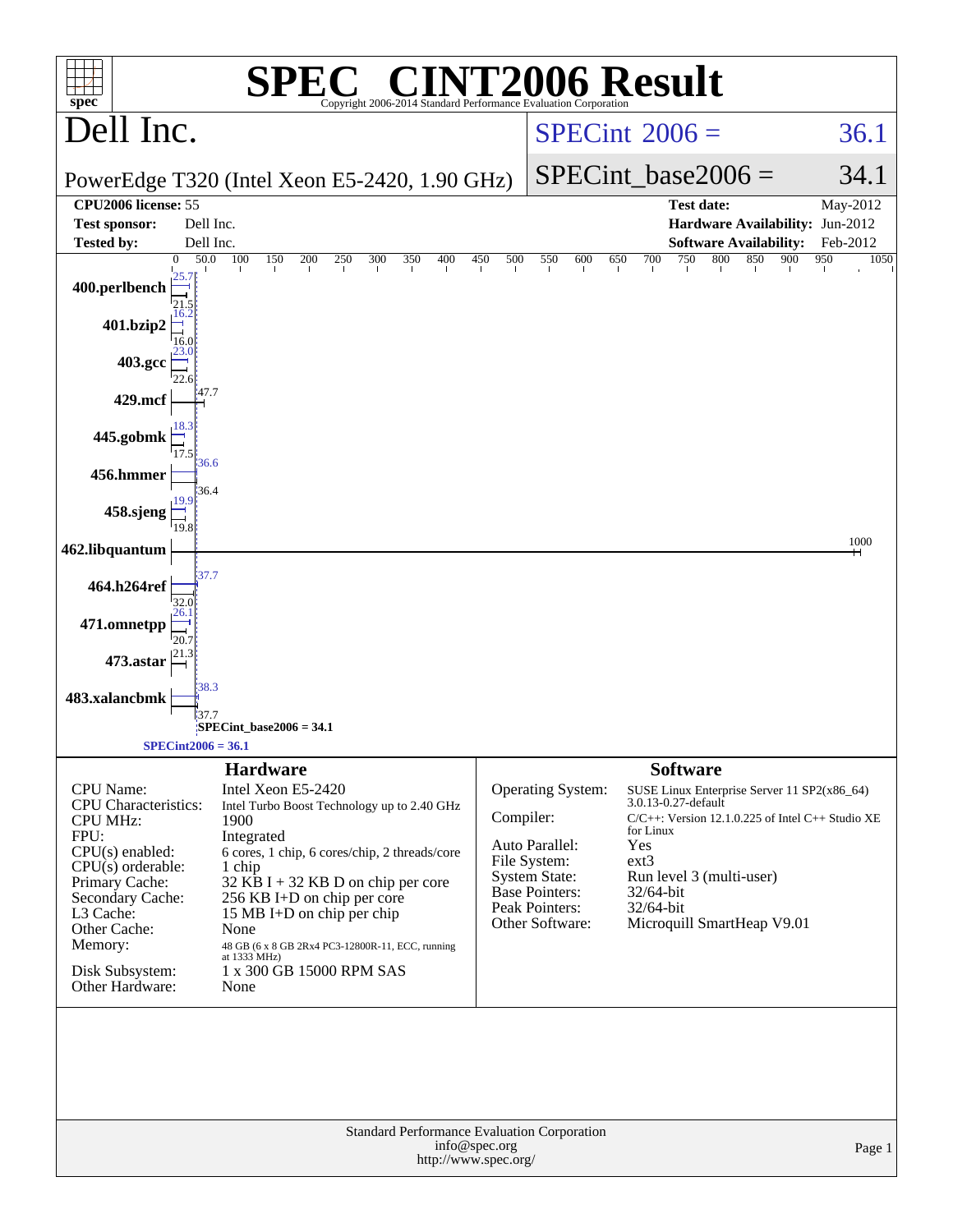

### Dell Inc.

#### $SPECint2006 = 36.1$  $SPECint2006 = 36.1$

PowerEdge T320 (Intel Xeon E5-2420, 1.90 GHz)

SPECint base2006 =  $34.1$ 

**[CPU2006 license:](http://www.spec.org/auto/cpu2006/Docs/result-fields.html#CPU2006license)** 55 **[Test date:](http://www.spec.org/auto/cpu2006/Docs/result-fields.html#Testdate)** May-2012 **[Test sponsor:](http://www.spec.org/auto/cpu2006/Docs/result-fields.html#Testsponsor)** Dell Inc. **[Hardware Availability:](http://www.spec.org/auto/cpu2006/Docs/result-fields.html#HardwareAvailability)** Jun-2012 **[Tested by:](http://www.spec.org/auto/cpu2006/Docs/result-fields.html#Testedby)** Dell Inc. **[Software Availability:](http://www.spec.org/auto/cpu2006/Docs/result-fields.html#SoftwareAvailability)** Feb-2012

#### **[Results Table](http://www.spec.org/auto/cpu2006/Docs/result-fields.html#ResultsTable)**

|                    | <b>Base</b>                                                                                              |       |                |       | <b>Peak</b>    |       |                |              |                |              |                |              |
|--------------------|----------------------------------------------------------------------------------------------------------|-------|----------------|-------|----------------|-------|----------------|--------------|----------------|--------------|----------------|--------------|
| <b>Benchmark</b>   | <b>Seconds</b>                                                                                           | Ratio | <b>Seconds</b> | Ratio | <b>Seconds</b> | Ratio | <b>Seconds</b> | <b>Ratio</b> | <b>Seconds</b> | <b>Ratio</b> | <b>Seconds</b> | <b>Ratio</b> |
| $ 400$ .perlbench  | 458                                                                                                      | 21.3  | 455            | 21.5  | 455            | 21.5  | 380            | 25.7         | 380            | 25.7         | 380            | 25.7         |
| 401.bzip2          | 605                                                                                                      | 15.9  | 605            | 16.0  | 605            | 16.0  | 594            | 16.2         | 594            | 16.2         | 594            | 16.2         |
| $403.\mathrm{gcc}$ | 357                                                                                                      | 22.5  | 356            | 22.6  | 356            | 22.6  | 350            | 23.0         | 350            | 23.0         | 350            | 23.0         |
| $429$ mcf          | 191                                                                                                      | 47.7  | 192            | 47.6  | 191            | 47.7  | 191            | 47.7         | 192            | 47.6         | <b>191</b>     | 47.7         |
| $445$ .gobmk       | 599                                                                                                      | 17.5  | 599            | 17.5  | 599            | 17.5  | 572            | 18.3         | 572            | 18.3         | 572            | 18.3         |
| $456.$ hmmer       | 256                                                                                                      | 36.4  | 256            | 36.4  | 256            | 36.4  | 255            | 36.6         | 255            | 36.6         | 255            | 36.6         |
| $458$ .sjeng       | 610                                                                                                      | 19.8  | 611            | 19.8  | 611            | 19.8  | 607            | <b>19.9</b>  | 607            | 19.9         | 606            | 20.0         |
| 462.libquantum     | 20.9                                                                                                     | 993   | 20.7           | 1000  | 20.7           | 1000  | 20.9           | 993          | 20.7           | 1000         | 20.7           | 1000         |
| 464.h264ref        | 692                                                                                                      | 32.0  | 693            | 31.9  | 692            | 32.0  | 588            | 37.7         | 588            | 37.7         | 585            | 37.8         |
| 471.omnetpp        | 302                                                                                                      | 20.7  | 302            | 20.7  | 301            | 20.8  | 239            | 26.1         | 237            | 26.4         | 239            | 26.1         |
| $473$ . astar      | 330                                                                                                      | 21.3  | 331            | 21.2  | 330            | 21.3  | 330            | 21.3         | 331            | 21.2         | <b>330</b>     | 21.3         |
| 483.xalancbmk      | 182                                                                                                      | 37.9  | 184            | 37.4  | 183            | 37.7  | 180            | 38.3         | 180            | 38.2         | <b>180</b>     | 38.3         |
|                    | Results appear in the order in which they were run. Bold underlined text indicates a median measurement. |       |                |       |                |       |                |              |                |              |                |              |

**[Operating System Notes](http://www.spec.org/auto/cpu2006/Docs/result-fields.html#OperatingSystemNotes)**

Stack size set to unlimited using "ulimit -s unlimited"

#### **[Platform Notes](http://www.spec.org/auto/cpu2006/Docs/result-fields.html#PlatformNotes)**

 CPU Power Management set to Maximum Performance Memory Frequency set to Maximum Performance Turbo Boost set to Enabled C States/C1E set to Enabled Sysinfo program /root/CPU2006-1.2/config/sysinfo.rev6800 \$Rev: 6800 \$ \$Date:: 2011-10-11 #\$ 6f2ebdff5032aaa42e583f96b07f99d3 running on linux-sxkz Thu May 31 09:05:46 2012 This section contains SUT (System Under Test) info as seen by some common utilities. To remove or add to this section, see: <http://www.spec.org/cpu2006/Docs/config.html#sysinfo> From /proc/cpuinfo model name : Intel(R) Xeon(R) CPU E5-2420 0 @ 1.90GHz 1 "physical id"s (chips) 12 "processors" cores, siblings (Caution: counting these is hw and system dependent. The following excerpts from /proc/cpuinfo might not be reliable. Use with caution.) cpu cores : 6 siblings : 12 physical 0: cores 0 1 2 3 4 5 cache size : 15360 KB Continued on next page

> Standard Performance Evaluation Corporation [info@spec.org](mailto:info@spec.org) <http://www.spec.org/>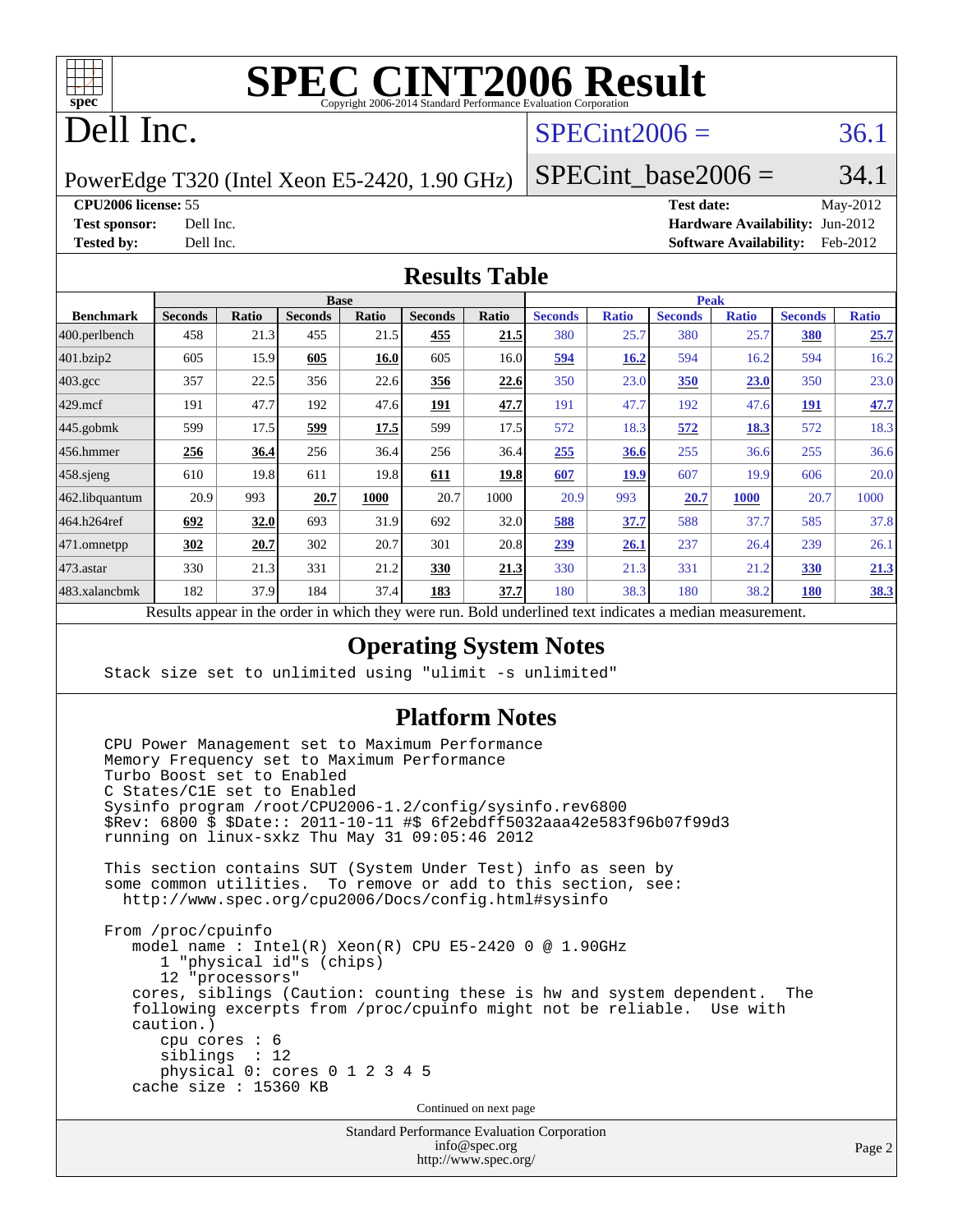| <b>SPEC CINT2006 Result</b><br>spec<br>Copyright 2006-2014 Standard Performance Evaluation Corporation                                                                                                                                                                                                                                                                                                                                                                                                                                                                                                                                                                                       |                                                                                                                      |
|----------------------------------------------------------------------------------------------------------------------------------------------------------------------------------------------------------------------------------------------------------------------------------------------------------------------------------------------------------------------------------------------------------------------------------------------------------------------------------------------------------------------------------------------------------------------------------------------------------------------------------------------------------------------------------------------|----------------------------------------------------------------------------------------------------------------------|
| Dell Inc.                                                                                                                                                                                                                                                                                                                                                                                                                                                                                                                                                                                                                                                                                    | $SPECint2006 =$<br>36.1                                                                                              |
| PowerEdge T320 (Intel Xeon E5-2420, 1.90 GHz)                                                                                                                                                                                                                                                                                                                                                                                                                                                                                                                                                                                                                                                | $SPECint base2006 =$<br>34.1                                                                                         |
| <b>CPU2006</b> license: 55<br><b>Test sponsor:</b><br>Dell Inc.<br>Tested by:<br>Dell Inc.                                                                                                                                                                                                                                                                                                                                                                                                                                                                                                                                                                                                   | May-2012<br><b>Test date:</b><br><b>Hardware Availability: Jun-2012</b><br><b>Software Availability:</b><br>Feb-2012 |
| <b>Platform Notes (Continued)</b>                                                                                                                                                                                                                                                                                                                                                                                                                                                                                                                                                                                                                                                            |                                                                                                                      |
| From /proc/meminfo<br>MemTotal:<br>49348896 kB<br>HugePages_Total:<br>$\Omega$<br>Hugepagesize:<br>2048 kB<br>/usr/bin/lsb release -d<br>SUSE Linux Enterprise Server 11 (x86_64)<br>From /etc/*release* /etc/*version*<br>SuSE-release:<br>SUSE Linux Enterprise Server 11 (x86_64)<br>$VERSION = 11$<br>$PATCHLEVEL = 2$<br>uname $-a$ :<br>Linux linux-sxkz 3.0.13-0.27-default #1 SMP Wed Feb 15 13:33:49 UTC 2012<br>(d73692b) x86_64 x86_64 x86_64 GNU/Linux<br>run-level 3 May 29 10:00 last=S<br>SPEC is set to: /root/CPU2006-1.2<br>Filesystem<br>Size Used Avail Use% Mounted on<br>Type<br>/dev/sda2<br>ext3<br>271G<br>40G 218G 16% /<br>Additional information from dmidecode: |                                                                                                                      |
| (End of data from sysinfo program)                                                                                                                                                                                                                                                                                                                                                                                                                                                                                                                                                                                                                                                           |                                                                                                                      |
|                                                                                                                                                                                                                                                                                                                                                                                                                                                                                                                                                                                                                                                                                              |                                                                                                                      |

F

#### **[General Notes](http://www.spec.org/auto/cpu2006/Docs/result-fields.html#GeneralNotes)**

Environment variables set by runspec before the start of the run: KMP\_AFFINITY = "granularity=fine,scatter" LD\_LIBRARY\_PATH = "/root/CPU2006-1.2/libs/32:/root/CPU2006-1.2/libs/64" OMP\_NUM\_THREADS = "6" Binaries compiled on a system with 1x Core i7-860 CPU + 8GB memory using RHEL5.5 Transparent Huge Pages enabled with: echo always > /sys/kernel/mm/transparent\_hugepage/enabled Filesystem page cache cleared with: echo 1> /proc/sys/vm/drop\_caches The Dell PowerEdge T320 and the Bull NovaScale T820 F3 models are electronically equivalent. The results have been measured on a Dell PowerEdge T320 model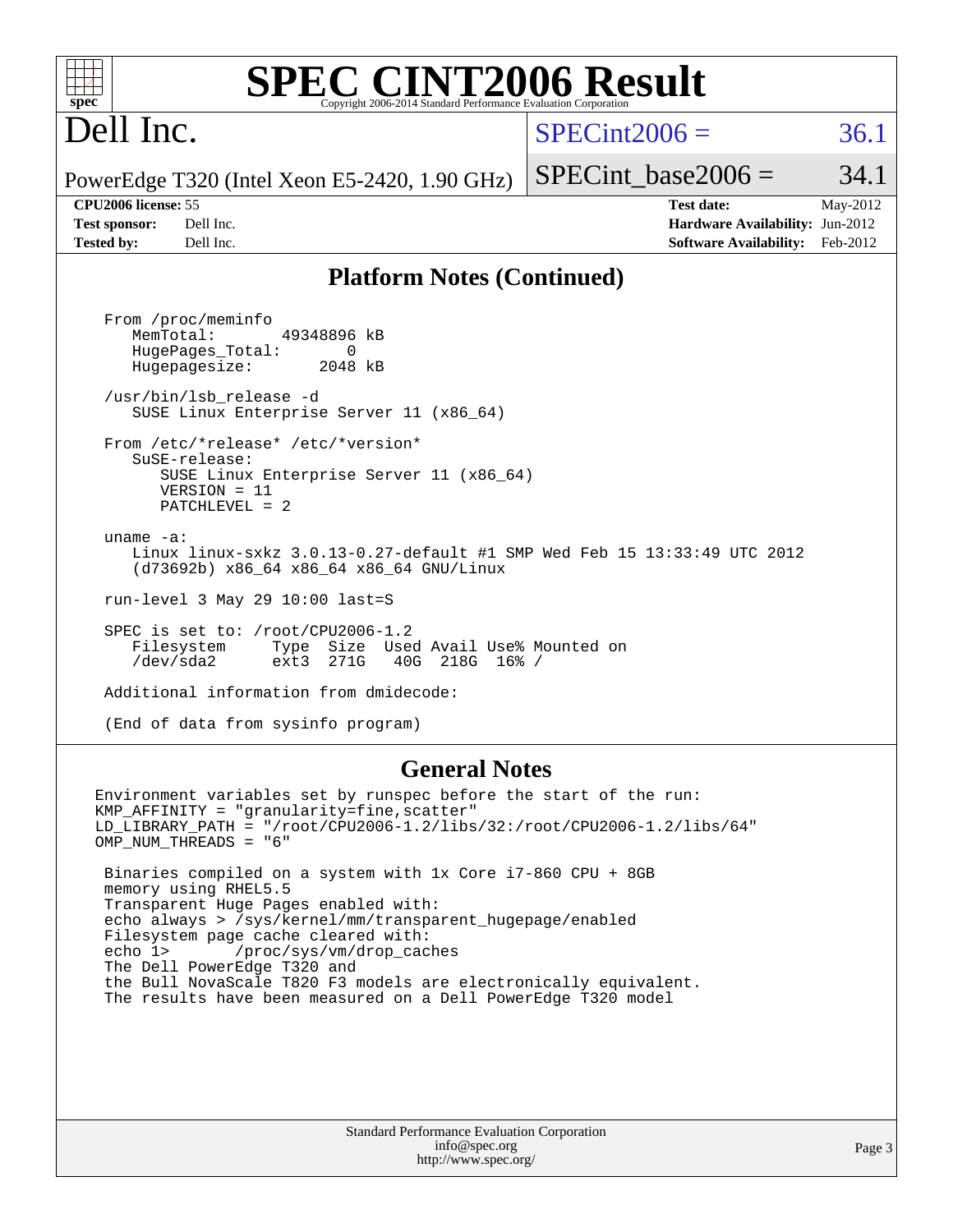## Dell Inc.

#### $SPECint2006 = 36.1$  $SPECint2006 = 36.1$

PowerEdge T320 (Intel Xeon E5-2420, 1.90 GHz)

SPECint base2006 =  $34.1$ **[CPU2006 license:](http://www.spec.org/auto/cpu2006/Docs/result-fields.html#CPU2006license)** 55 **[Test date:](http://www.spec.org/auto/cpu2006/Docs/result-fields.html#Testdate)** May-2012

**[Test sponsor:](http://www.spec.org/auto/cpu2006/Docs/result-fields.html#Testsponsor)** Dell Inc. **[Hardware Availability:](http://www.spec.org/auto/cpu2006/Docs/result-fields.html#HardwareAvailability)** Jun-2012 **[Tested by:](http://www.spec.org/auto/cpu2006/Docs/result-fields.html#Testedby)** Dell Inc. **[Software Availability:](http://www.spec.org/auto/cpu2006/Docs/result-fields.html#SoftwareAvailability)** Feb-2012

#### **[Base Compiler Invocation](http://www.spec.org/auto/cpu2006/Docs/result-fields.html#BaseCompilerInvocation)**

[C benchmarks](http://www.spec.org/auto/cpu2006/Docs/result-fields.html#Cbenchmarks): [icc -m64](http://www.spec.org/cpu2006/results/res2012q3/cpu2006-20120703-23475.flags.html#user_CCbase_intel_icc_64bit_f346026e86af2a669e726fe758c88044)

[C++ benchmarks:](http://www.spec.org/auto/cpu2006/Docs/result-fields.html#CXXbenchmarks) [icpc -m64](http://www.spec.org/cpu2006/results/res2012q3/cpu2006-20120703-23475.flags.html#user_CXXbase_intel_icpc_64bit_fc66a5337ce925472a5c54ad6a0de310)

#### **[Base Portability Flags](http://www.spec.org/auto/cpu2006/Docs/result-fields.html#BasePortabilityFlags)**

 400.perlbench: [-DSPEC\\_CPU\\_LP64](http://www.spec.org/cpu2006/results/res2012q3/cpu2006-20120703-23475.flags.html#b400.perlbench_basePORTABILITY_DSPEC_CPU_LP64) [-DSPEC\\_CPU\\_LINUX\\_X64](http://www.spec.org/cpu2006/results/res2012q3/cpu2006-20120703-23475.flags.html#b400.perlbench_baseCPORTABILITY_DSPEC_CPU_LINUX_X64) 401.bzip2: [-DSPEC\\_CPU\\_LP64](http://www.spec.org/cpu2006/results/res2012q3/cpu2006-20120703-23475.flags.html#suite_basePORTABILITY401_bzip2_DSPEC_CPU_LP64) 403.gcc: [-DSPEC\\_CPU\\_LP64](http://www.spec.org/cpu2006/results/res2012q3/cpu2006-20120703-23475.flags.html#suite_basePORTABILITY403_gcc_DSPEC_CPU_LP64) 429.mcf: [-DSPEC\\_CPU\\_LP64](http://www.spec.org/cpu2006/results/res2012q3/cpu2006-20120703-23475.flags.html#suite_basePORTABILITY429_mcf_DSPEC_CPU_LP64) 445.gobmk: [-DSPEC\\_CPU\\_LP64](http://www.spec.org/cpu2006/results/res2012q3/cpu2006-20120703-23475.flags.html#suite_basePORTABILITY445_gobmk_DSPEC_CPU_LP64) 456.hmmer: [-DSPEC\\_CPU\\_LP64](http://www.spec.org/cpu2006/results/res2012q3/cpu2006-20120703-23475.flags.html#suite_basePORTABILITY456_hmmer_DSPEC_CPU_LP64) 458.sjeng: [-DSPEC\\_CPU\\_LP64](http://www.spec.org/cpu2006/results/res2012q3/cpu2006-20120703-23475.flags.html#suite_basePORTABILITY458_sjeng_DSPEC_CPU_LP64) 462.libquantum: [-DSPEC\\_CPU\\_LP64](http://www.spec.org/cpu2006/results/res2012q3/cpu2006-20120703-23475.flags.html#suite_basePORTABILITY462_libquantum_DSPEC_CPU_LP64) [-DSPEC\\_CPU\\_LINUX](http://www.spec.org/cpu2006/results/res2012q3/cpu2006-20120703-23475.flags.html#b462.libquantum_baseCPORTABILITY_DSPEC_CPU_LINUX) 464.h264ref: [-DSPEC\\_CPU\\_LP64](http://www.spec.org/cpu2006/results/res2012q3/cpu2006-20120703-23475.flags.html#suite_basePORTABILITY464_h264ref_DSPEC_CPU_LP64) 471.omnetpp: [-DSPEC\\_CPU\\_LP64](http://www.spec.org/cpu2006/results/res2012q3/cpu2006-20120703-23475.flags.html#suite_basePORTABILITY471_omnetpp_DSPEC_CPU_LP64) 473.astar: [-DSPEC\\_CPU\\_LP64](http://www.spec.org/cpu2006/results/res2012q3/cpu2006-20120703-23475.flags.html#suite_basePORTABILITY473_astar_DSPEC_CPU_LP64) 483.xalancbmk: [-DSPEC\\_CPU\\_LP64](http://www.spec.org/cpu2006/results/res2012q3/cpu2006-20120703-23475.flags.html#suite_basePORTABILITY483_xalancbmk_DSPEC_CPU_LP64) [-DSPEC\\_CPU\\_LINUX](http://www.spec.org/cpu2006/results/res2012q3/cpu2006-20120703-23475.flags.html#b483.xalancbmk_baseCXXPORTABILITY_DSPEC_CPU_LINUX)

#### **[Base Optimization Flags](http://www.spec.org/auto/cpu2006/Docs/result-fields.html#BaseOptimizationFlags)**

[C benchmarks](http://www.spec.org/auto/cpu2006/Docs/result-fields.html#Cbenchmarks):

[-xAVX](http://www.spec.org/cpu2006/results/res2012q3/cpu2006-20120703-23475.flags.html#user_CCbase_f-xAVX) [-ipo](http://www.spec.org/cpu2006/results/res2012q3/cpu2006-20120703-23475.flags.html#user_CCbase_f-ipo) [-O3](http://www.spec.org/cpu2006/results/res2012q3/cpu2006-20120703-23475.flags.html#user_CCbase_f-O3) [-no-prec-div](http://www.spec.org/cpu2006/results/res2012q3/cpu2006-20120703-23475.flags.html#user_CCbase_f-no-prec-div) [-parallel](http://www.spec.org/cpu2006/results/res2012q3/cpu2006-20120703-23475.flags.html#user_CCbase_f-parallel) [-opt-prefetch](http://www.spec.org/cpu2006/results/res2012q3/cpu2006-20120703-23475.flags.html#user_CCbase_f-opt-prefetch) [-auto-p32](http://www.spec.org/cpu2006/results/res2012q3/cpu2006-20120703-23475.flags.html#user_CCbase_f-auto-p32)

[C++ benchmarks:](http://www.spec.org/auto/cpu2006/Docs/result-fields.html#CXXbenchmarks)

[-xAVX](http://www.spec.org/cpu2006/results/res2012q3/cpu2006-20120703-23475.flags.html#user_CXXbase_f-xAVX) [-ipo](http://www.spec.org/cpu2006/results/res2012q3/cpu2006-20120703-23475.flags.html#user_CXXbase_f-ipo) [-O3](http://www.spec.org/cpu2006/results/res2012q3/cpu2006-20120703-23475.flags.html#user_CXXbase_f-O3) [-no-prec-div](http://www.spec.org/cpu2006/results/res2012q3/cpu2006-20120703-23475.flags.html#user_CXXbase_f-no-prec-div) [-opt-prefetch](http://www.spec.org/cpu2006/results/res2012q3/cpu2006-20120703-23475.flags.html#user_CXXbase_f-opt-prefetch) [-auto-p32](http://www.spec.org/cpu2006/results/res2012q3/cpu2006-20120703-23475.flags.html#user_CXXbase_f-auto-p32) [-Wl,-z,muldefs](http://www.spec.org/cpu2006/results/res2012q3/cpu2006-20120703-23475.flags.html#user_CXXbase_link_force_multiple1_74079c344b956b9658436fd1b6dd3a8a) [-L/smartheap -lsmartheap64](http://www.spec.org/cpu2006/results/res2012q3/cpu2006-20120703-23475.flags.html#user_CXXbase_SmartHeap64_5e654037dadeae1fe403ab4b4466e60b)

#### **[Base Other Flags](http://www.spec.org/auto/cpu2006/Docs/result-fields.html#BaseOtherFlags)**

[C benchmarks](http://www.spec.org/auto/cpu2006/Docs/result-fields.html#Cbenchmarks):

403.gcc: [-Dalloca=\\_alloca](http://www.spec.org/cpu2006/results/res2012q3/cpu2006-20120703-23475.flags.html#b403.gcc_baseEXTRA_CFLAGS_Dalloca_be3056838c12de2578596ca5467af7f3)

#### **[Peak Compiler Invocation](http://www.spec.org/auto/cpu2006/Docs/result-fields.html#PeakCompilerInvocation)**

[C benchmarks \(except as noted below\)](http://www.spec.org/auto/cpu2006/Docs/result-fields.html#Cbenchmarksexceptasnotedbelow):  $\text{icc}$  -m64

Continued on next page

Standard Performance Evaluation Corporation [info@spec.org](mailto:info@spec.org) <http://www.spec.org/>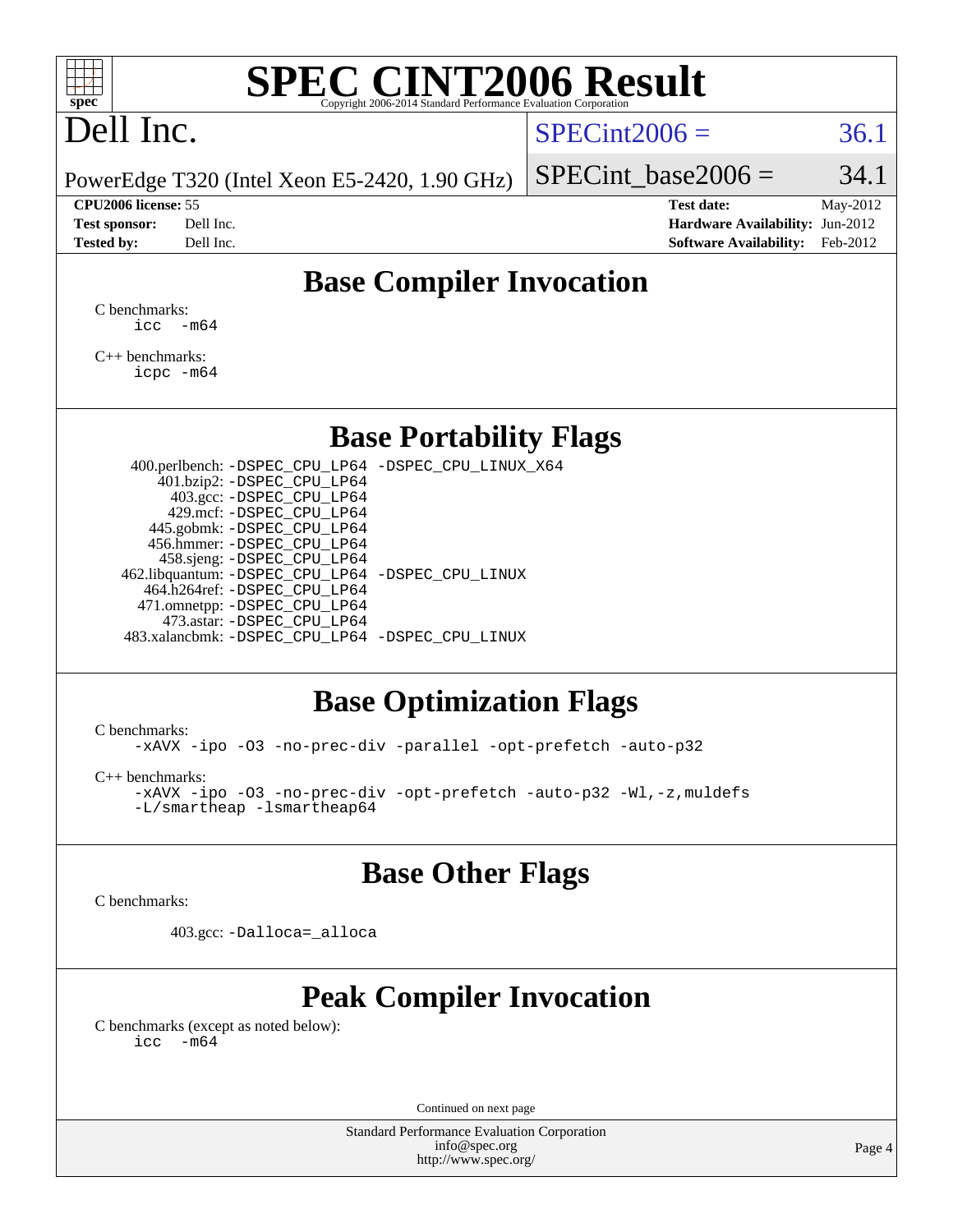

Dell Inc.

 $SPECint2006 = 36.1$  $SPECint2006 = 36.1$ 

PowerEdge T320 (Intel Xeon E5-2420, 1.90 GHz)

SPECint base2006 =  $34.1$ 

**[CPU2006 license:](http://www.spec.org/auto/cpu2006/Docs/result-fields.html#CPU2006license)** 55 **[Test date:](http://www.spec.org/auto/cpu2006/Docs/result-fields.html#Testdate)** May-2012 **[Test sponsor:](http://www.spec.org/auto/cpu2006/Docs/result-fields.html#Testsponsor)** Dell Inc. **[Hardware Availability:](http://www.spec.org/auto/cpu2006/Docs/result-fields.html#HardwareAvailability)** Jun-2012 **[Tested by:](http://www.spec.org/auto/cpu2006/Docs/result-fields.html#Testedby)** Dell Inc. **[Software Availability:](http://www.spec.org/auto/cpu2006/Docs/result-fields.html#SoftwareAvailability)** Feb-2012

### **[Peak Compiler Invocation \(Continued\)](http://www.spec.org/auto/cpu2006/Docs/result-fields.html#PeakCompilerInvocation)**

400.perlbench: [icc -m32](http://www.spec.org/cpu2006/results/res2012q3/cpu2006-20120703-23475.flags.html#user_peakCCLD400_perlbench_intel_icc_a6a621f8d50482236b970c6ac5f55f93)

445.gobmk: [icc -m32](http://www.spec.org/cpu2006/results/res2012q3/cpu2006-20120703-23475.flags.html#user_peakCCLD445_gobmk_intel_icc_a6a621f8d50482236b970c6ac5f55f93)

464.h264ref: [icc -m32](http://www.spec.org/cpu2006/results/res2012q3/cpu2006-20120703-23475.flags.html#user_peakCCLD464_h264ref_intel_icc_a6a621f8d50482236b970c6ac5f55f93)

[C++ benchmarks \(except as noted below\):](http://www.spec.org/auto/cpu2006/Docs/result-fields.html#CXXbenchmarksexceptasnotedbelow) [icpc -m32](http://www.spec.org/cpu2006/results/res2012q3/cpu2006-20120703-23475.flags.html#user_CXXpeak_intel_icpc_4e5a5ef1a53fd332b3c49e69c3330699)

473.astar: [icpc -m64](http://www.spec.org/cpu2006/results/res2012q3/cpu2006-20120703-23475.flags.html#user_peakCXXLD473_astar_intel_icpc_64bit_fc66a5337ce925472a5c54ad6a0de310)

#### **[Peak Portability Flags](http://www.spec.org/auto/cpu2006/Docs/result-fields.html#PeakPortabilityFlags)**

```
 400.perlbench: -DSPEC_CPU_LINUX_IA32
    401.bzip2: -DSPEC_CPU_LP64
      403.gcc: -DSPEC_CPU_LP64
     429.mcf: -DSPEC_CPU_LP64
   456.hmmer: -DSPEC_CPU_LP64
    458.sjeng: -DSPEC_CPU_LP64
462.libquantum: -DSPEC_CPU_LP64 -DSPEC_CPU_LINUX
     473.astar: -DSPEC_CPU_LP64
483.xalancbmk: -DSPEC_CPU_LINUX
```
### **[Peak Optimization Flags](http://www.spec.org/auto/cpu2006/Docs/result-fields.html#PeakOptimizationFlags)**

[C benchmarks](http://www.spec.org/auto/cpu2006/Docs/result-fields.html#Cbenchmarks):

```
 400.perlbench: -xAVX(pass 2) -prof-gen(pass 1) -ipo(pass 2) -O3(pass 2)
           -no-prec-div(pass 2) -prof-use(pass 2) -opt-prefetch
          -ansi-alias
   401.bzip2: -xAVX(pass 2) -prof-gen(pass 1) -ipo(pass 2) -O3(pass 2)
           -no-prec-div -prof-use(pass 2) -auto-ilp32 -opt-prefetch
           -ansi-alias
    403.gcc: -xAVX -ipo -O3 -no-prec-div -inline-calloc
           -opt-malloc-options=3 -auto-ilp32
   429.mcf: basepeak = yes
  445.gobmk: -xAVX(pass 2) -prof-gen(pass 1) -prof-use(pass 2)
           -ansi-alias
  456.hmmer: -xAVX -ipo -O3 -no-prec-div -unroll2 -auto-ilp32
           -ansi-alias
```
Continued on next page

```
Standard Performance Evaluation Corporation
             info@spec.org
          http://www.spec.org/
```